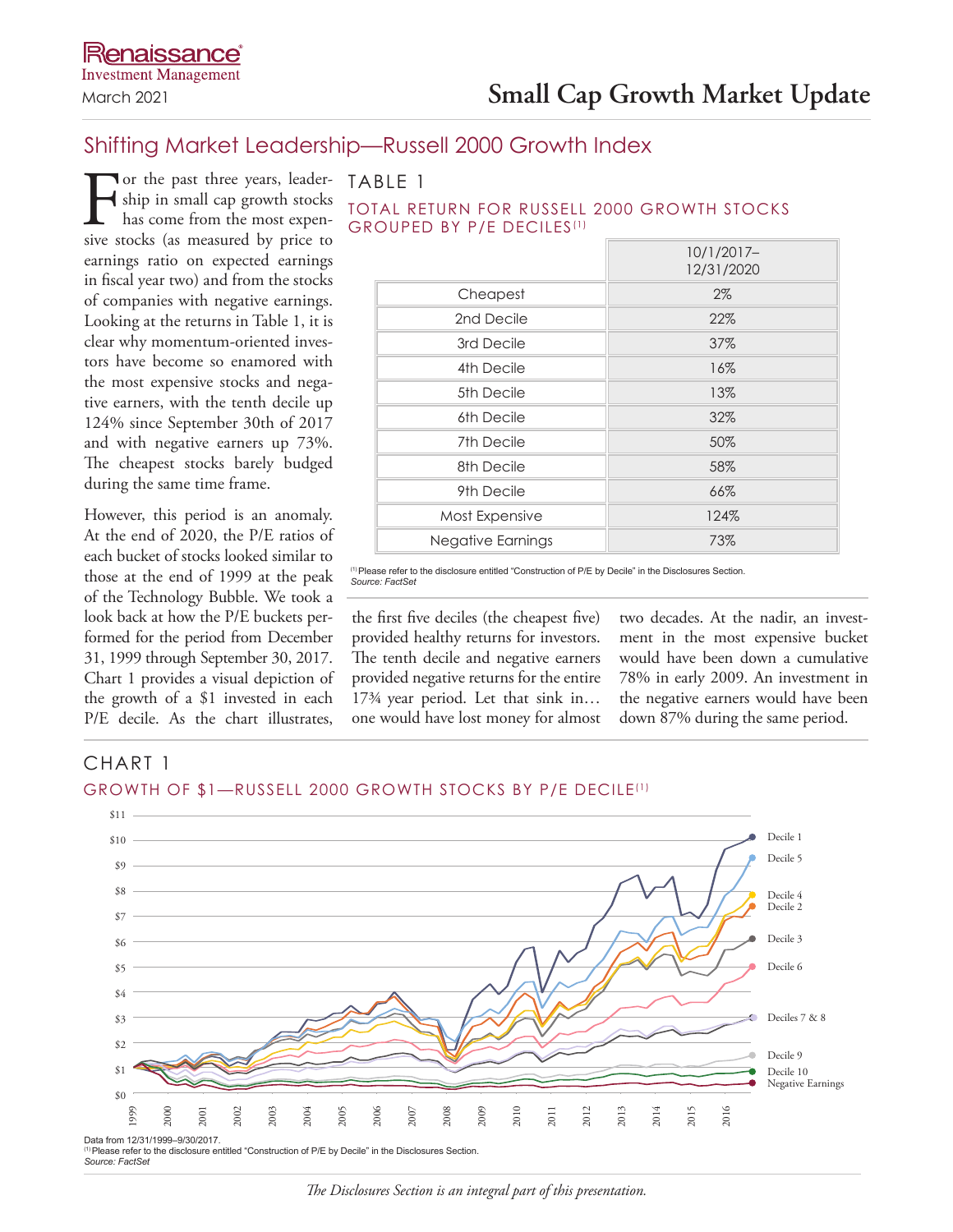Table 2 outlines the cumulative returns for each of the two periods and year-to-date 2021. In our view, the tide has turned. Even with the recent pullback in expensive stocks, they remain as expensive as they were at year-end 2020, with the tenth decile sporting an average price-to-earnings ratio on fiscal year two estimated earnings of 200 times. This is more than three times the historical norm for this bucket as measured from the end of 2002 through 2018, which suggests that there is no reasonable bottom from which an investor in these stocks can rely.

The portfolio management team for the Renaissance Small Cap Growth Strategy has consistently sold the most expensive winners over the past year. Today, the average P/E of the portfolio is 23.4x versus 53.4x for the rest of our universe (as of the close on March 5). Using a more normalized calculation of P/E by throwing out the 5% outliers from our portfolio and the rest of the universe, our portfolio still looks very attractive on valuation with a P/E of 22.9x versus 31.8x for the rest of the universe. This is the first time in many years that we have felt compelled to tilt decidedly toward value for our clients. With the economy set to re-open in the U.S. and projected strong GDP growth, the backdrop for higher quality, more mature companies with reasonable stock valuations looks like a great place to focus investment dollars to us.

We are not suggesting that history will repeat itself, but we certainly do believe it will rhyme.

## TABLE 2 RUSSELL 2000 GROWTH STOCKS GROUPED BY P/E DECILES<sup>(1)</sup>

|                          | <b>TOTAL RETURN</b><br>12/31/1999-<br>9/30/2017 | <b>TOTAL RETURN</b><br>$9/30/2017 -$<br>12/31/2020 | <b>TOTAL RETURN</b><br>2021 YTD<br>AS OF 3/5/2021 | AVERAGE P/E<br>AS OF<br>3/5/2021 | <b>RENAISSANCE</b><br><b>PORTFOLIO</b><br><b>EXPOSURE</b><br>AS OF 3/5/2021 <sup>(2)</sup> |
|--------------------------|-------------------------------------------------|----------------------------------------------------|---------------------------------------------------|----------------------------------|--------------------------------------------------------------------------------------------|
| Cheapest                 | 913%                                            | 2%                                                 | 18%                                               | 7.6x                             | 11%                                                                                        |
| 2nd Decile               | 640%                                            | 22%                                                | 20%                                               | 12.2x                            | 9%                                                                                         |
| 3rd Decile               | 511%                                            | 37%                                                | 17%                                               | 15.3x                            | $6\%$                                                                                      |
| 4th Decile               | 682%                                            | 16%                                                | 11%                                               | 17.7x                            | 15%                                                                                        |
| 5th Decile               | 830%                                            | 13%                                                | 11%                                               | 19.9x                            | 13%                                                                                        |
| 6th Decile               | 398%                                            | 32%                                                | 14%                                               | 23.1x                            | 13%                                                                                        |
| 7th Decile               | 196%                                            | 50%                                                | $6\%$                                             | 27.6x                            | $7\%$                                                                                      |
| 8th Decile               | 197%                                            | 58%                                                | 12%                                               | 34.5x                            | 17%                                                                                        |
| 9th Decile               | 47%                                             | 66%                                                | 4%                                                | 51.2x                            | $9\%$                                                                                      |
| Most Expensive           | $-14%$                                          | 124%                                               | 5%                                                | 200.0x                           | 0%                                                                                         |
| <b>Negative Earnings</b> | $-62%$                                          | 73%                                                | $9\%$                                             | NMF <sup>(3)</sup>               | 0%                                                                                         |

(1)Please refer to the disclosure entitled "Construction of P/E by Decile" in the Disclosures Section.

(2) Renaissance Small Cap Growth Portfolio weights based on a representative account.

(3) Not meaningful figure. *Source: FactSet*

## DISCLOSURES

This Market Update reflects the thoughts of Renaissance as of March 5, 2021. This information has been provided by Renaissance Investment Management. All material presented is compiled from sources believed to be reliable and current, but accuracy cannot be guaranteed. This is not to be construed as an offer to buy or sell any financial instruments and should not be relied upon as the sole factor in an investment making decision, nor should it be considered a recommendation. The views and opinions expressed are those of the Portfolio Manager at the time of publication and are subject to change. There is no guarantee that these views will come to pass. As with all investments, there are associated inherent risks. Please obtain and review all financial material carefully before investing.

## CONSTRUCTION OF P/E BY DECILE

Each P/E decile represents the universe of profitable companies in the Russell 2000 Growth Index as of 12/31/1999 broken down into ten buckets of companies with an equal number of companies in each bucket. The companies were placed in their respective buckets based upon their price-to-earnings ratio on estimated earningsper-share for fiscal year two. Returns for the stocks were then calculated for the subsequent calendar quarter. The deciles were then recalculated the next quarter-end and each quarter thereafter through 12/31/2020. The average P/E as of 3/5/2021 was calculated in a similar fashion using data as of the market close on March 5th. For each decile, the average P/E was calculated using a trigonometric mean, throwing out 10% of the outliers.